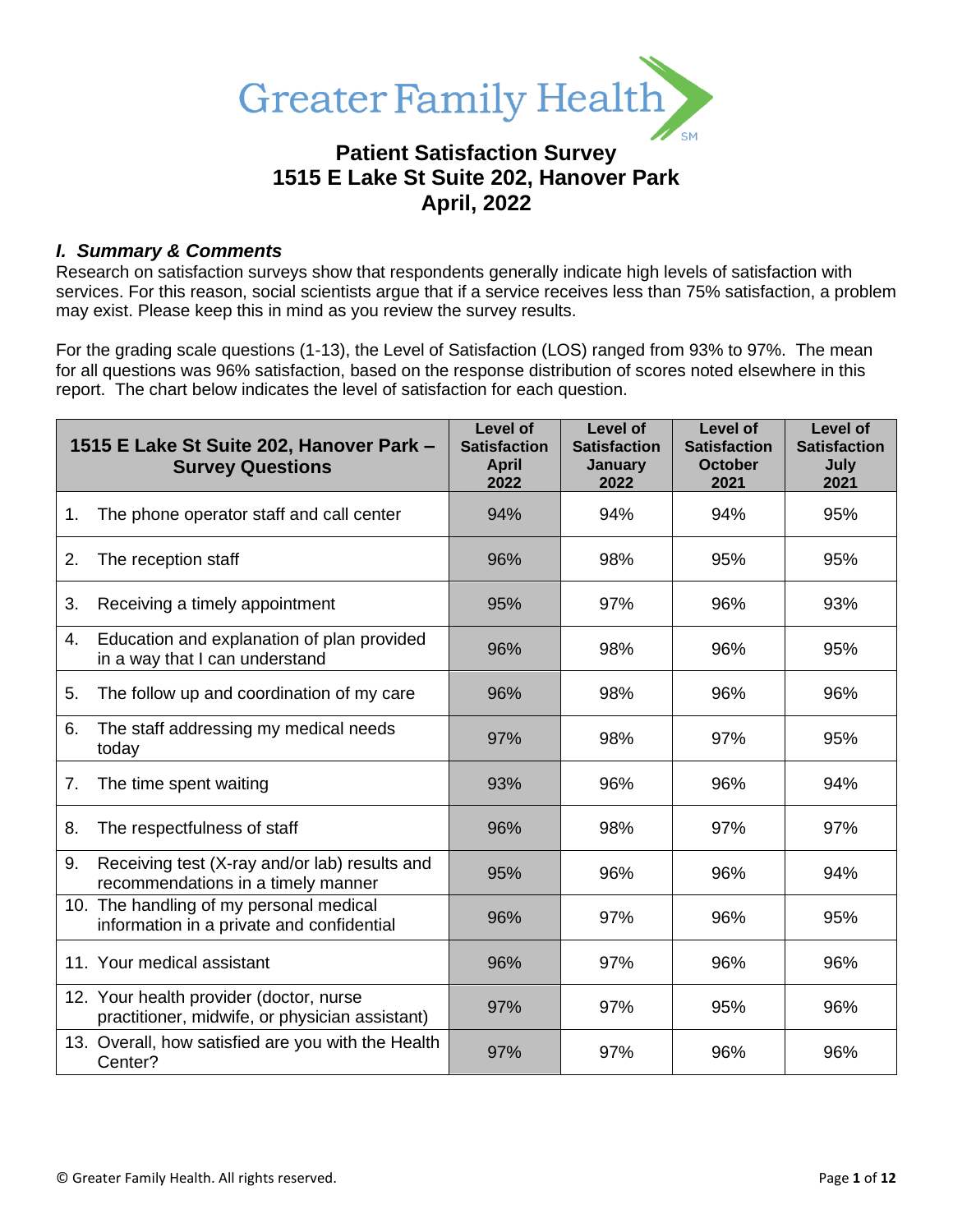|    | <b>Total Greater Family Health Survey</b><br><b>Question Responses</b>                    | Level of<br><b>Satisfaction</b><br><b>April</b><br>2022 | Level of<br><b>Satisfaction</b><br><b>January</b><br>2022 | Level of<br><b>Satisfaction</b><br><b>October</b><br>2021 | Level of<br><b>Satisfaction</b><br>July<br>2021 |
|----|-------------------------------------------------------------------------------------------|---------------------------------------------------------|-----------------------------------------------------------|-----------------------------------------------------------|-------------------------------------------------|
| 1. | The phone operator staff and call center                                                  | 92%                                                     | 91%                                                       | 90%                                                       | 91%                                             |
| 2. | The reception staff                                                                       | 92%                                                     | 93%                                                       | 92%                                                       | 92%                                             |
| 3. | Receiving a timely appointment                                                            | 91%                                                     | 91%                                                       | 90%                                                       | 91%                                             |
| 4. | Education and explanation of plan provided<br>in a way that I can understand              | 93%                                                     | 93%                                                       | 92%                                                       | 93%                                             |
| 5. | The follow up and coordination of my care                                                 | 92%                                                     | 93%                                                       | 92%                                                       | 93%                                             |
| 6. | The staff addressing my medical needs<br>today                                            | 93%                                                     | 94%                                                       | 92%                                                       | 93%                                             |
| 7. | The time spent waiting                                                                    | 90%                                                     | 89%                                                       | 88%                                                       | 89%                                             |
| 8. | The respectfulness of staff                                                               | 93%                                                     | 94%                                                       | 93%                                                       | 93%                                             |
| 9. | Receiving test (X-ray and/or lab) results and<br>recommendations in a timely manner*      | 92%                                                     | 91%                                                       | 90%                                                       | 91%                                             |
|    | 10. The handling of my personal medical<br>information in a private and confidential      | 93%                                                     | 93%                                                       | 92%                                                       | 93%                                             |
|    | 11. Your medical assistant                                                                | 93%                                                     | 94%                                                       | 93%                                                       | 94%                                             |
|    | 12. Your health provider (doctor, nurse<br>practitioner, midwife, or physician assistant) | 94%                                                     | 94%                                                       | 93%                                                       | 94%                                             |
|    | 13. Overall, how satisfied are you with the Health<br>Center?                             | 93%                                                     | 94%                                                       | 92%                                                       | 93%                                             |

\* Data for this question only includes Health Centers as it is not applicable to the Dental Clinic.

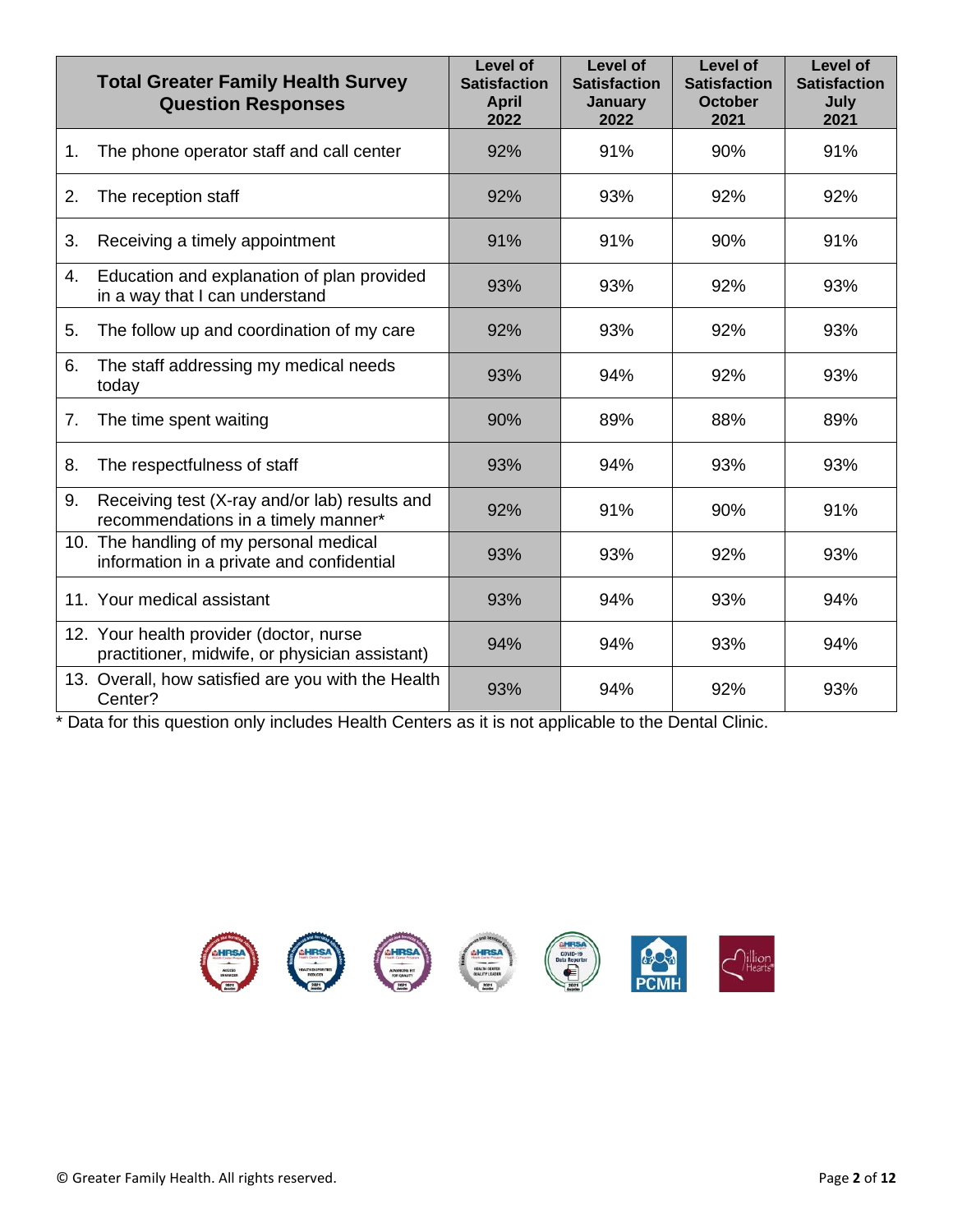|                                         | (5)                   |                | (4)              |                | (3)            |                | (2)                 |                |                          |                |
|-----------------------------------------|-----------------------|----------------|------------------|----------------|----------------|----------------|---------------------|----------------|--------------------------|----------------|
| <b>Survey Questions</b>                 | <b>Very Satisfied</b> |                | <b>Satisfied</b> |                | <b>Neutral</b> |                | <b>Dissatisfied</b> |                | <b>Very Dissatisfied</b> |                |
|                                         | <b>English</b>        | <b>Spanish</b> | <b>English</b>   | <b>Spanish</b> | English        | <b>Spanish</b> | <b>English</b>      | <b>Spanish</b> | <b>English</b>           | <b>Spanish</b> |
| The phone operator staff and call       | 21                    | 23             | 5.               | 10             |                | 0              |                     |                |                          |                |
| center                                  | 78%                   | 70%            | 19%              | 30%            | 4%             |                |                     |                |                          |                |
| 2.<br>The reception staff               | 21                    | 26             | 6                |                | $\Omega$       | 0              | $\Omega$            |                | $\Omega$                 | $\Omega$       |
|                                         | 78%                   | 79%            | 22%              | 21%            |                |                |                     |                |                          |                |
| 3. Receiving a timely appointment       | 21                    | 26             | 4                |                | 2              | 0              | $\Omega$            |                | 0                        | $\overline{0}$ |
|                                         | 78%                   | 79%            | 15%              | 21%            | 7%             |                |                     |                |                          |                |
| Education and explanation of plan<br>4. | 21                    | 27             | 5.               | 6              |                | 0              | $\Omega$            | 0              | 0                        | $\Omega$       |
| provided in a way that I can            | 78%                   | 82%            | 19%              | 18%            | 4%             |                |                     |                |                          |                |
| understand                              |                       |                |                  |                |                |                |                     |                |                          |                |
| The follow-up and coordination of<br>5. | 22                    | 25             | 5                | 8              | $\Omega$       | 0              | $\Omega$            | $\Omega$       | $\Omega$                 | $\Omega$       |
| my care                                 | 82%                   | 76%            | 19%              | 24%            |                |                |                     |                |                          |                |
| 6.<br>The staff addressing my medical   | 23                    | 26             | 4                | 6              | $\Omega$       | 0              | $\Omega$            | $\Omega$       | $\Omega$                 | $\Omega$       |
| needs today                             | 85%                   | 81%            | 15%              | 19%            |                |                |                     |                |                          |                |
| The time spent waiting                  | 19                    | 23             |                  | 9              |                |                | $\Omega$            |                | $\Omega$                 | $\Omega$       |
|                                         | 70%                   | 70%            | 26%              | 27%            | 4%             | 3%             |                     |                |                          |                |

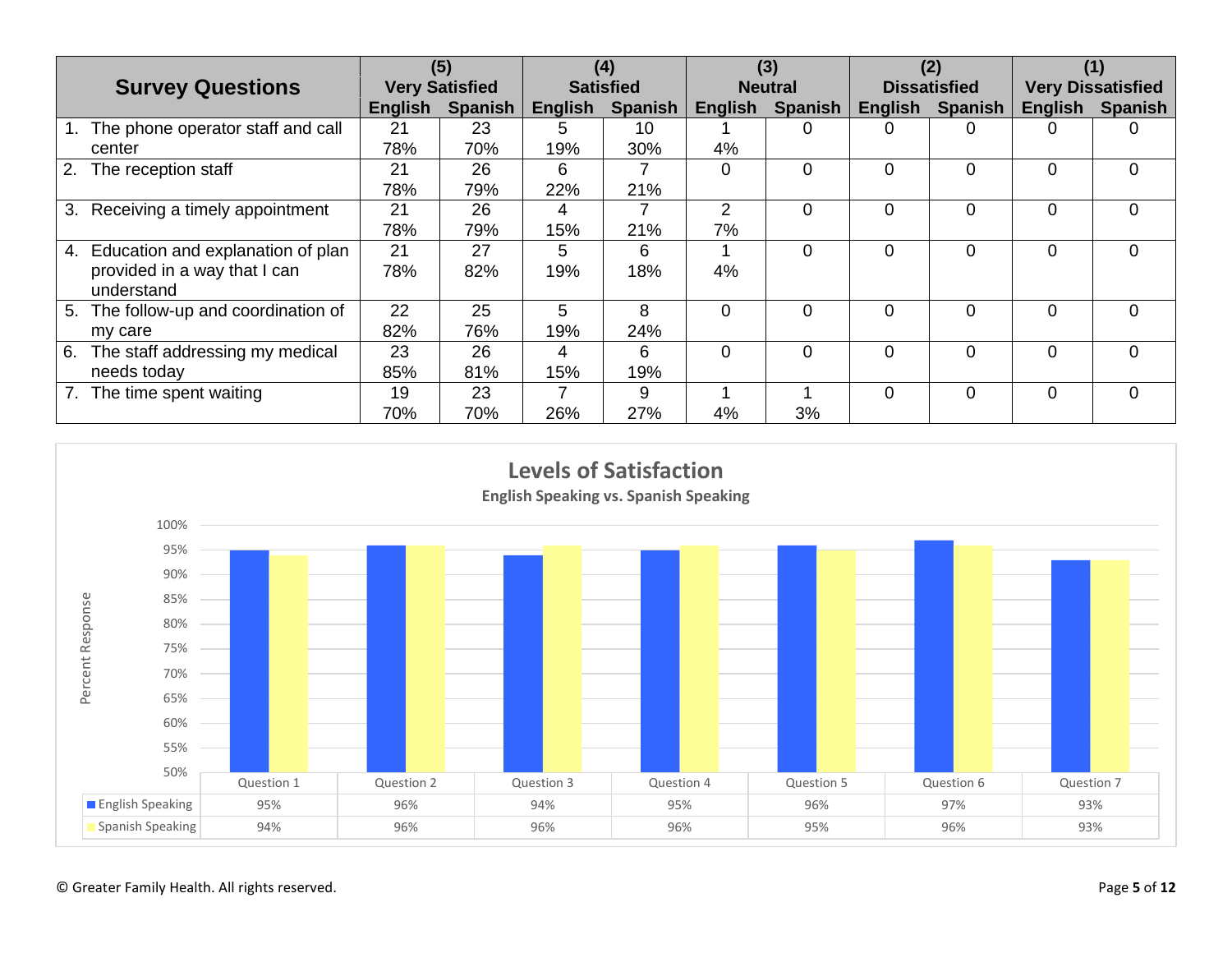|                                         | (5)                   |                | (4)              |         | (3)            |         | (2)                 |                | (1)                      |                |
|-----------------------------------------|-----------------------|----------------|------------------|---------|----------------|---------|---------------------|----------------|--------------------------|----------------|
| <b>Survey Questions</b>                 | <b>Very Satisfied</b> |                | <b>Satisfied</b> |         | <b>Neutral</b> |         | <b>Dissatisfied</b> |                | <b>Very Dissatisfied</b> |                |
|                                         | <b>English</b>        | <b>Spanish</b> | English          | Spanish | English        | Spanish | <b>English</b>      | <b>Spanish</b> | English                  | <b>Spanish</b> |
| The respectfulness of staff<br>8.       | 22                    | 26             | 5                |         | 0              | 0       | 0                   |                | 0                        | $\mathbf{0}$   |
|                                         | 82%                   | 79%            | 19%              | 21%     |                |         |                     |                |                          |                |
| 9.<br>Receiving test (X-ray and/or lab) | 20                    | 23             | 6                | 8       | $\Omega$       | 0       | 0                   |                | 0                        | $\Omega$       |
| results / recommendations in a          | 77%                   | 74%            | 23%              | 26%     |                |         |                     |                |                          |                |
| timely manner                           |                       |                |                  |         |                |         |                     |                |                          |                |
| 10. The handling of personal medical    | 22                    | 26             | 4                |         | $\Omega$       | 0       | $\Omega$            |                | 0                        | $\Omega$       |
| info in a private and confidential      | 85%                   | 79%            | 15%              | 21%     |                |         |                     |                |                          |                |
| manner                                  |                       |                |                  |         |                |         |                     |                |                          |                |
| 11. Your medical assistant              | 21                    | 26             | 6                |         | $\Omega$       | 0       | $\Omega$            |                | 0                        | $\Omega$       |
|                                         | 78%                   | 79%            | 22%              | 21%     |                |         |                     |                |                          |                |
| 12. Your health provider (MD/DO, NP,    | 22                    | 29             | 5.               | 4       | $\Omega$       | 0       | $\overline{0}$      | 0              | $\Omega$                 | $\Omega$       |
| Midwife, or PA)                         | 82%                   | 88%            | 19%              | 12%     |                |         |                     |                |                          |                |
| 13. Overall, how satisfied are you with | 21                    | 30             | 6                | 3       | $\Omega$       | 0       | $\Omega$            | 0              | $\Omega$                 | $\Omega$       |
| the Health Center?                      | 78%                   | 91%            | 22%              | 9%      |                |         |                     |                |                          |                |

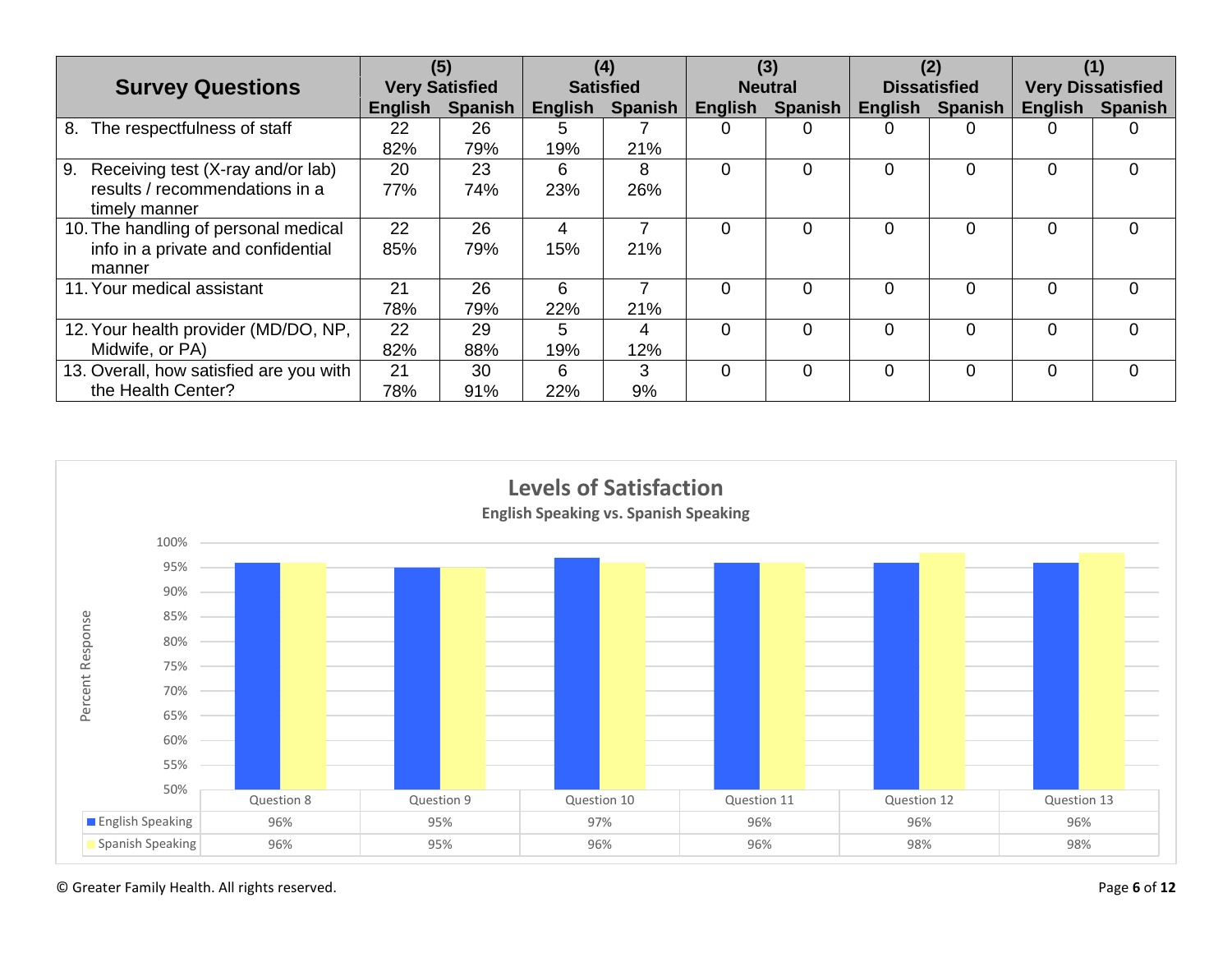## *Direct Quotes*

The following is the universe of *DIRECT QUOTES* taken from questions 14 - 18 on the Patient Satisfaction Survey form from the survey participants. There has been no editing for spelling, grammar, etc.; the comments are taken from the forms *AS IS*:

### **Question 14: Have you left a message for a staff member in the last week? If so, what was your experience?**

## **English**

- NO: 3
- N/A: 2
- YES: 1
- **Comments:**
	- 1. "Excellent."

# **Spanish**

- NO: 4
- N/A: 0 YES: 1

# **Comments:**

- 1. "The person that helped me over the phone for my appointment was very attentive." "La persona que me atendio por telefono para mi cita fue muy atenta." (Jorgensen)
- 2. "It is the best." "Es lo mejor." (Jorgensen)

### **Question 15: What is most helpful for you at Greater Family Health? English Spanish**

- 1. "The friendly staff." (Ceisel)
- 2. "Everyone here is very kind and helpful, and Dr. Jorgensen is a wonderful Dr. she listens, she communicates, and she is extremely helpful. I am very happy with the care I receive here." (Jorgensen)
- 3. "Dr. Laura always asks how I'm doing with medication."
- 4. "The transol at." (Jorgensen)
- 5. "Sameday appointments."
- 6. "Appointment availability." (Ceisel)
- 1. "Service." "Servicio."
- 2. "They are very flexible when it is necessary." "Son muy flexible cuando es nesesario." (Jorgensen)
- 3. "Excellent nurses the receptionists are very kind the drs." "Excellentes enfermeras la recepcionista muy amable los drs." (Jorgensen)
- 4. "That we don't need to have insurance for them to provide you for care." "Que no necesitas tener aseguranza pa que te atiendan."
- 5. "The people are very attentive." "Las personas son muy atentas." (Jorgensen)

#### **Question 16: How can we improve Greater Family Health? English Spanish**

- 1. "Sooner appts."
- 2. "N/A." (2)
- 3. "Nothing."
- 4. "By be happy." (Jorgensen)
- 5. "Shorter waiting time in room when waiting for doctor." (Ceisel)
- 1. "They don't need to improve." "No necesitan mejorar."
- 2. "Everything is great, thank you." "Esta bien todo gracias."
- 3. "Continue how it is now." "Seguir como hasta ahora." (Jorgensen)
- 4. "Find appointments sooner." "Encontrar citas mas pronto."
- 5. "To always have a smile on." "Que siempre esten con una sonrisa." (Jorgensen)

### **Question 17: Would you recommend this Health Center to your friends and family? YES or NO English Spanish**

- YES: 9
- NO: 0
- YES: 9
- NO: 0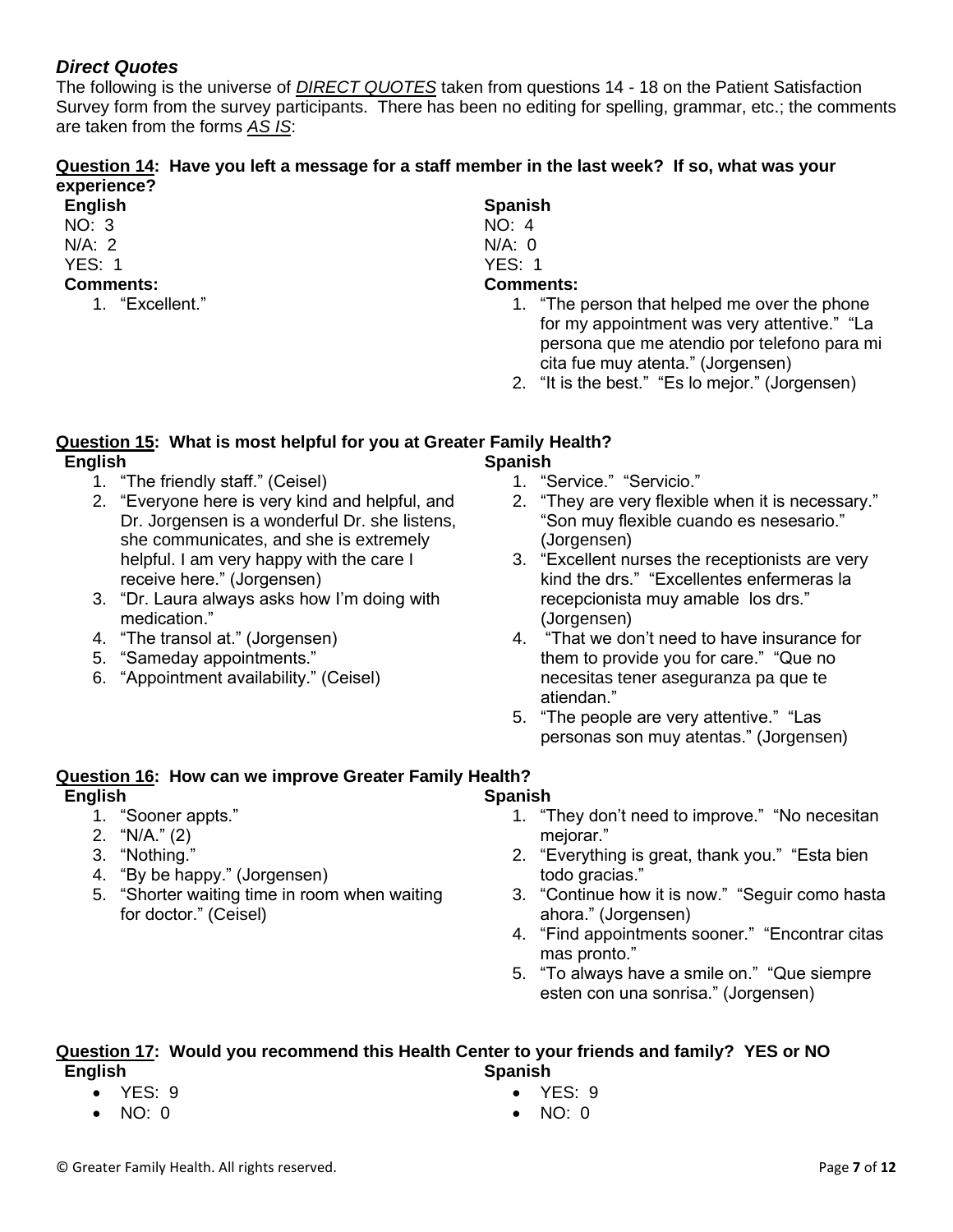**Question 18: Name of your provider (doctor, nurse practitioner, midwife, or physician assistant): English Spanish**

- Ceisel: 2
- Jorgensen: 6

• Jorgensen: 7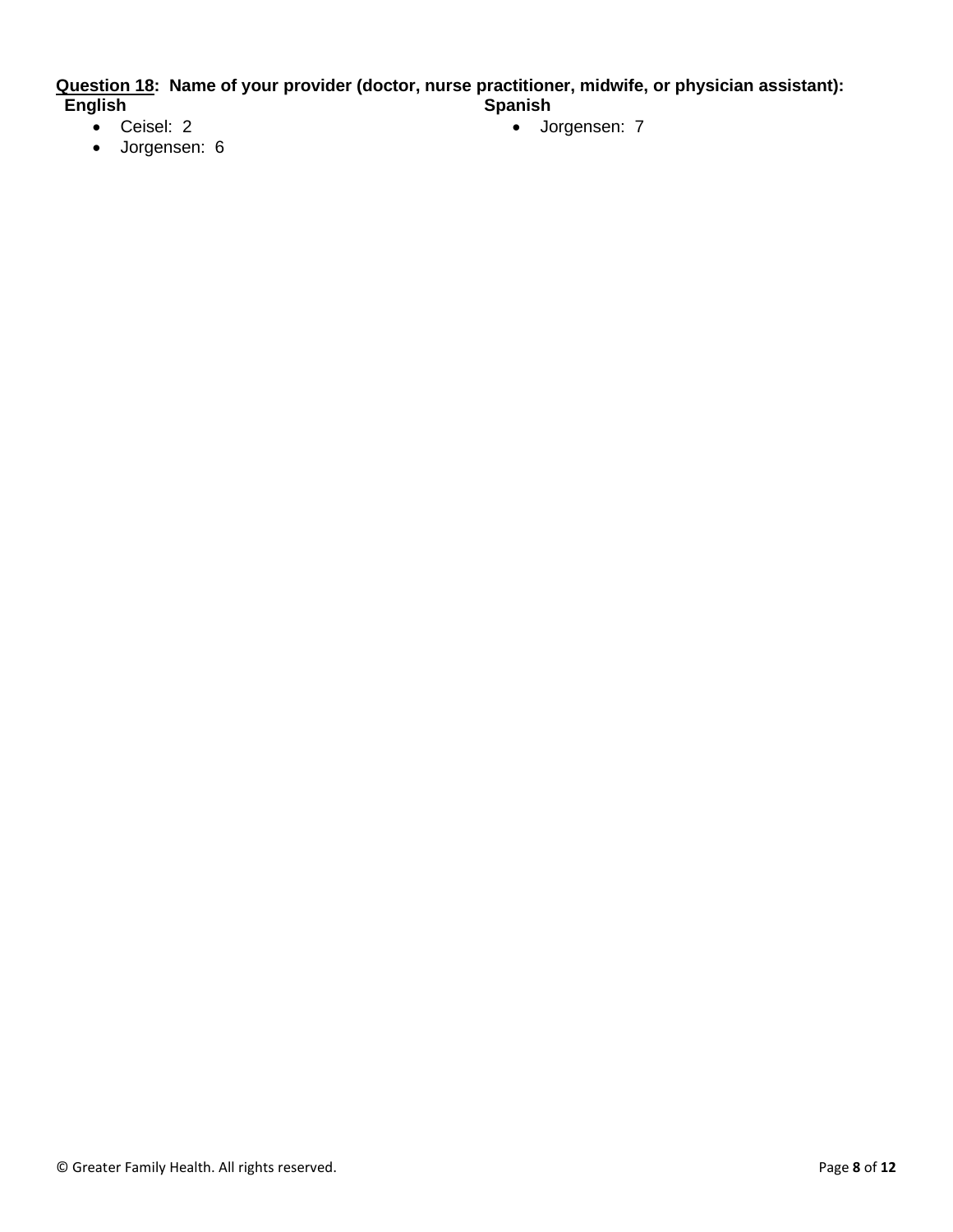

## **Individual Question Results with Trendlines**

© Greater Family Health. All rights reserved. Page **9** of **12**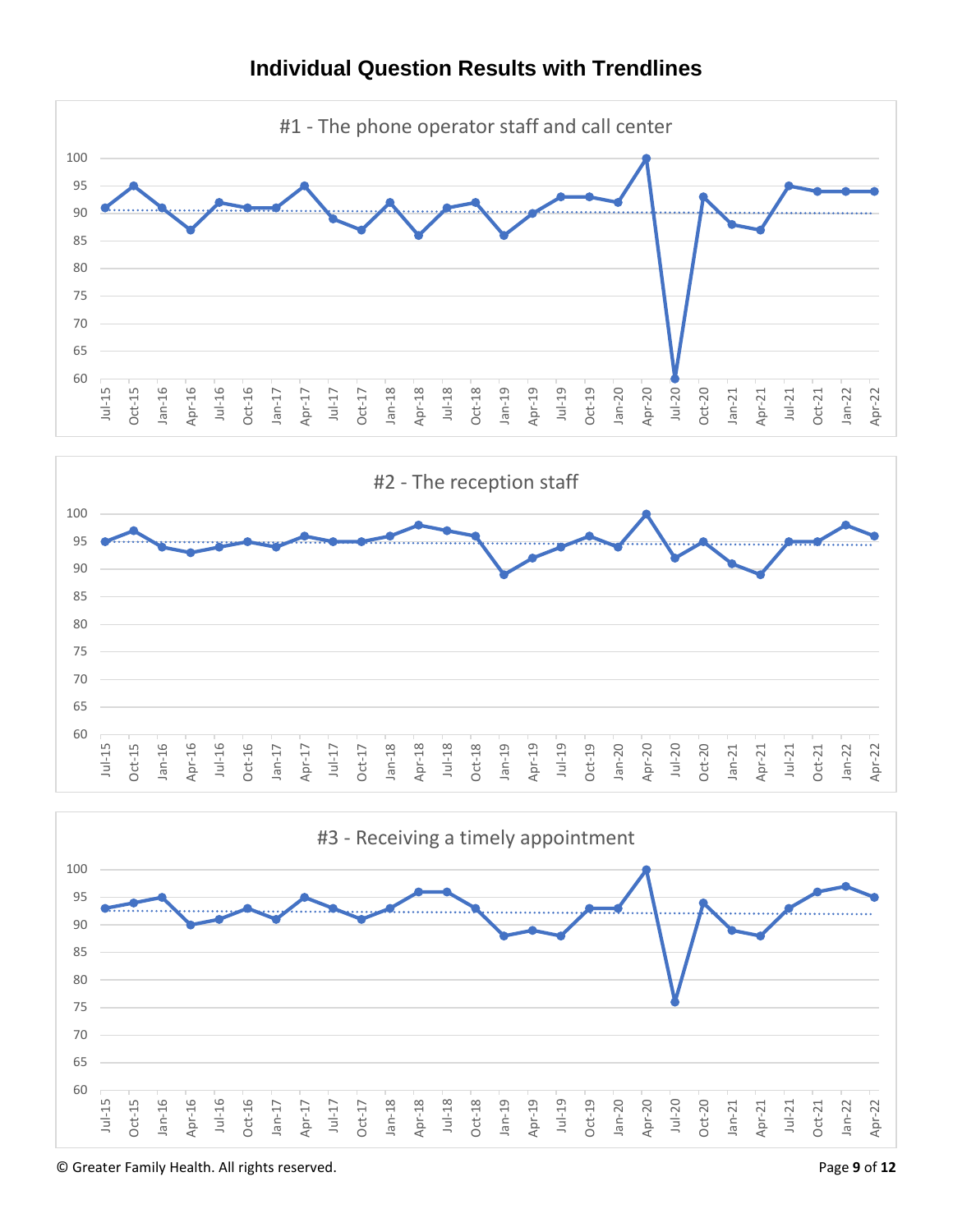



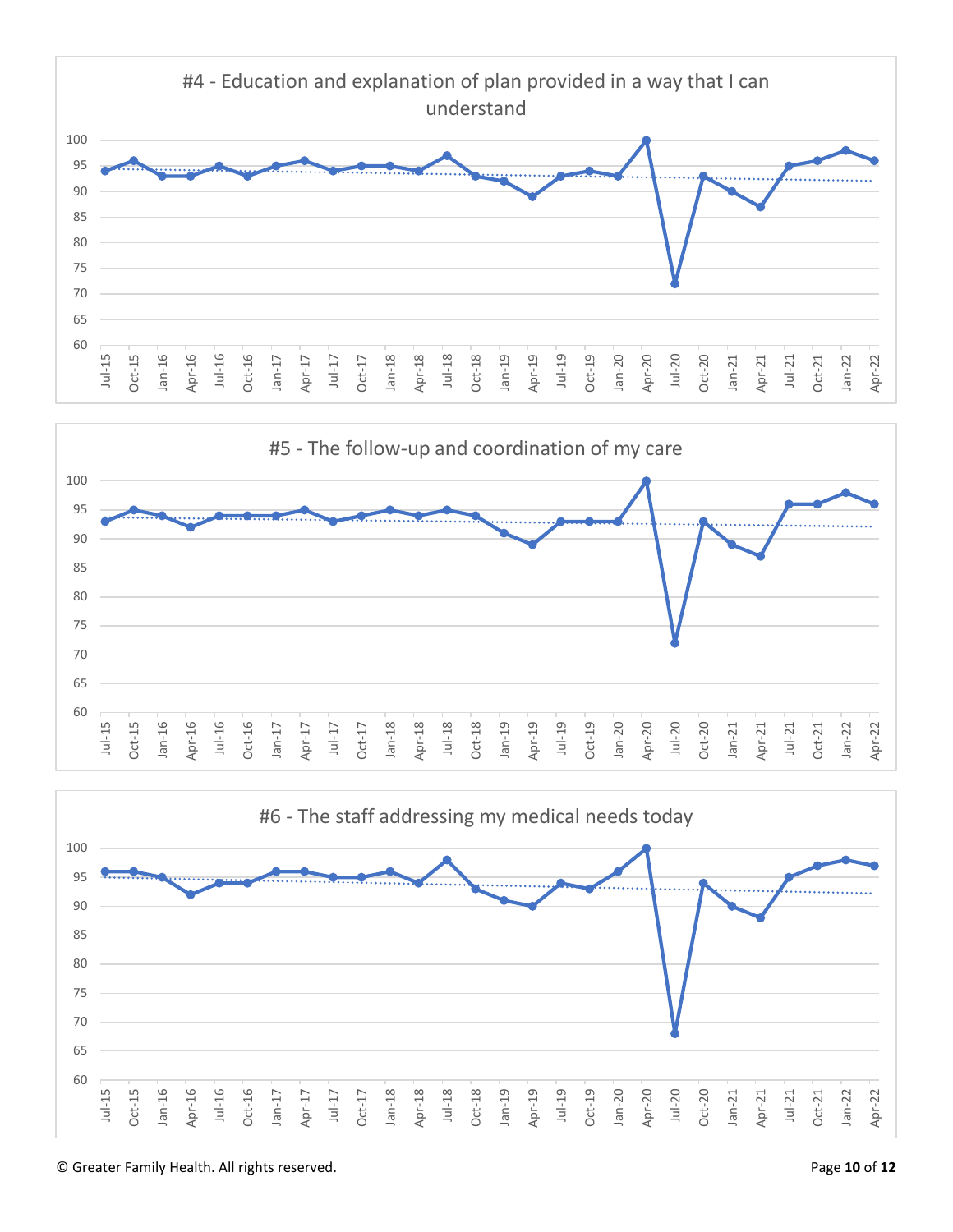